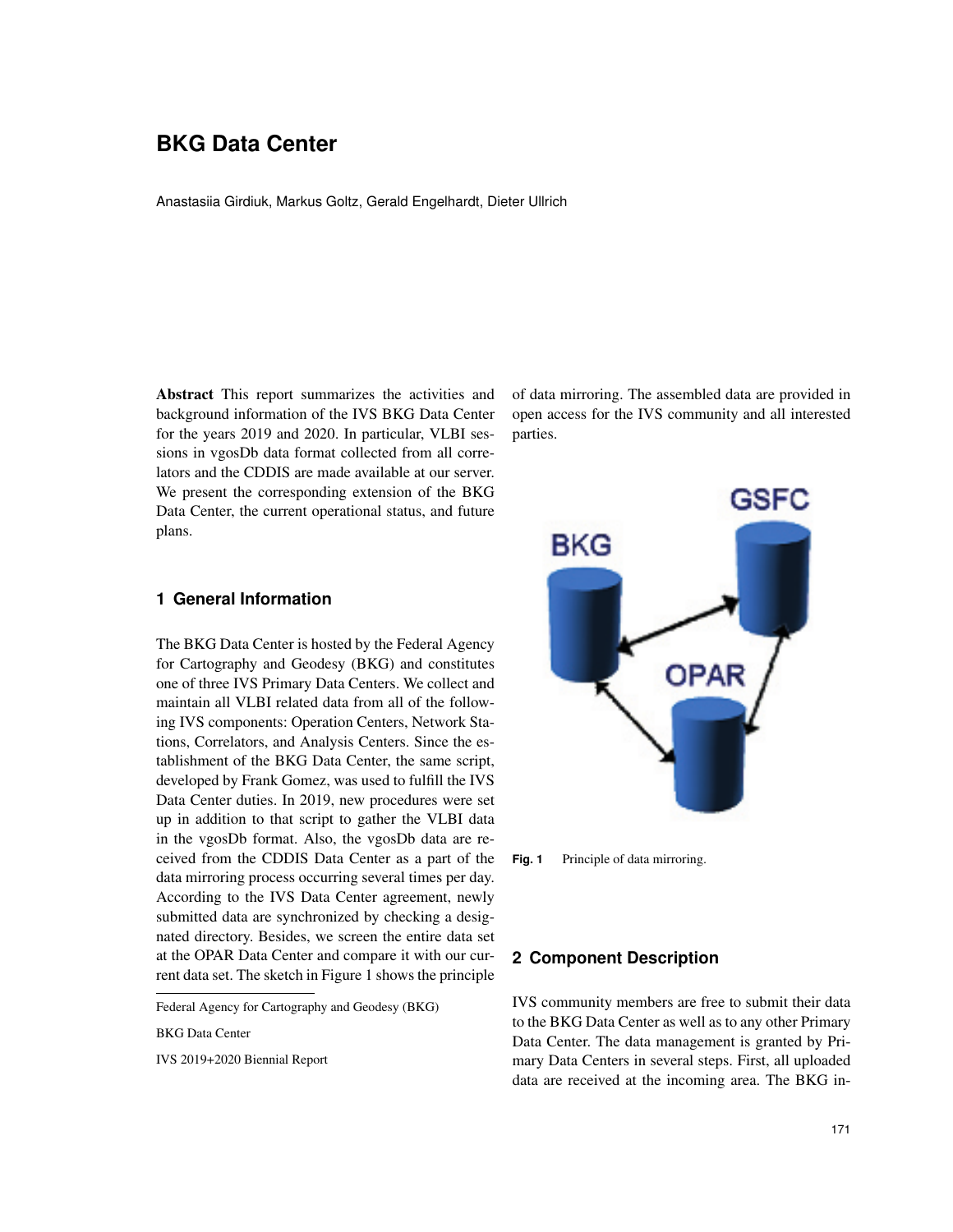coming area is protected, and users need to obtain a username and password by contacting the IVS Coordinating Center or the BKG Data Center representative. Second, the data management script verifies new arrivals and categorizes them either to the appropriate Data Center directory or to the unknown data area in case of a recognition procedure failure. At the end of the operations, the incoming script writes a log report in the status directory. All activities of the Data Center are monitored to achieve data consistency and to control the data handling starting from the data arrival to the data display in open access.

The BKG Data Center is running under a Linux environment with 1 TB storage capacity. For the next few years the projected annual storage extension is 1 TB plus an additional extension of 10 TB for raw VLBI data. Public access to the BKG Data Center is available through FTP and HTTP:

ftp://ivs.bkg.bund.de/pub/vlbi/

```
http://ivs.bkg.bund.de/vlbi/
```
## The structure tree of the BKG IVS Data Center is:

The BKG Data Center supports additional directories for vgosDb data handling:

```
ivsdata/
  vgosdb_bkg/ : vgosDb processed
                by the BKG
Analysis Center
from version 1
  vgosdb_bonn/: Bonn Correlator
  vgosdb_gsi/ : GSI Correlator
  vgosdb_shao/: SHAO Correlator
  vgosdb_usno/: vgosDb submitted
                by the USNO group
  vgosdb_utas/: UTAS Correlator
  vgosdb_wien/: Vienna Correlator
```

| ivscontrol/                   | : control files for the Data Center                        |
|-------------------------------|------------------------------------------------------------|
| ivsdata/                      | : VLBI observation files                                   |
| aux/                          | : session supplementary data                               |
| db/                           | : mk3db data storage                                       |
| ngs/                          | : NGS cards data storage                                   |
|                               | vgosdb/ : CDDIS data holding                               |
| ivsdocuments/ : IVS documents |                                                            |
| ivsformat/ : master-format    |                                                            |
|                               | ivsproducts/ : analysis products                           |
| crf/                          | : source coordinate products                               |
| trf/                          | : station position products                                |
| eops/                         | : Earth Orientation (24h sessions) time series             |
|                               | eopi/ : Earth Orientation (Intensive sessions) time series |
|                               | daily sinex/ : daily SINEX files (24h sessions)            |
|                               | int_sinex/ : daily SINEX files (Intensive sessions)        |
| trop/                         | : tropospheric products                                    |
| qsfc/                         | : software supplementary data                              |
|                               | ancillary/ : a priori station, EOP and source data         |
| RECENT/                       | : most recent data from the incoming area                  |